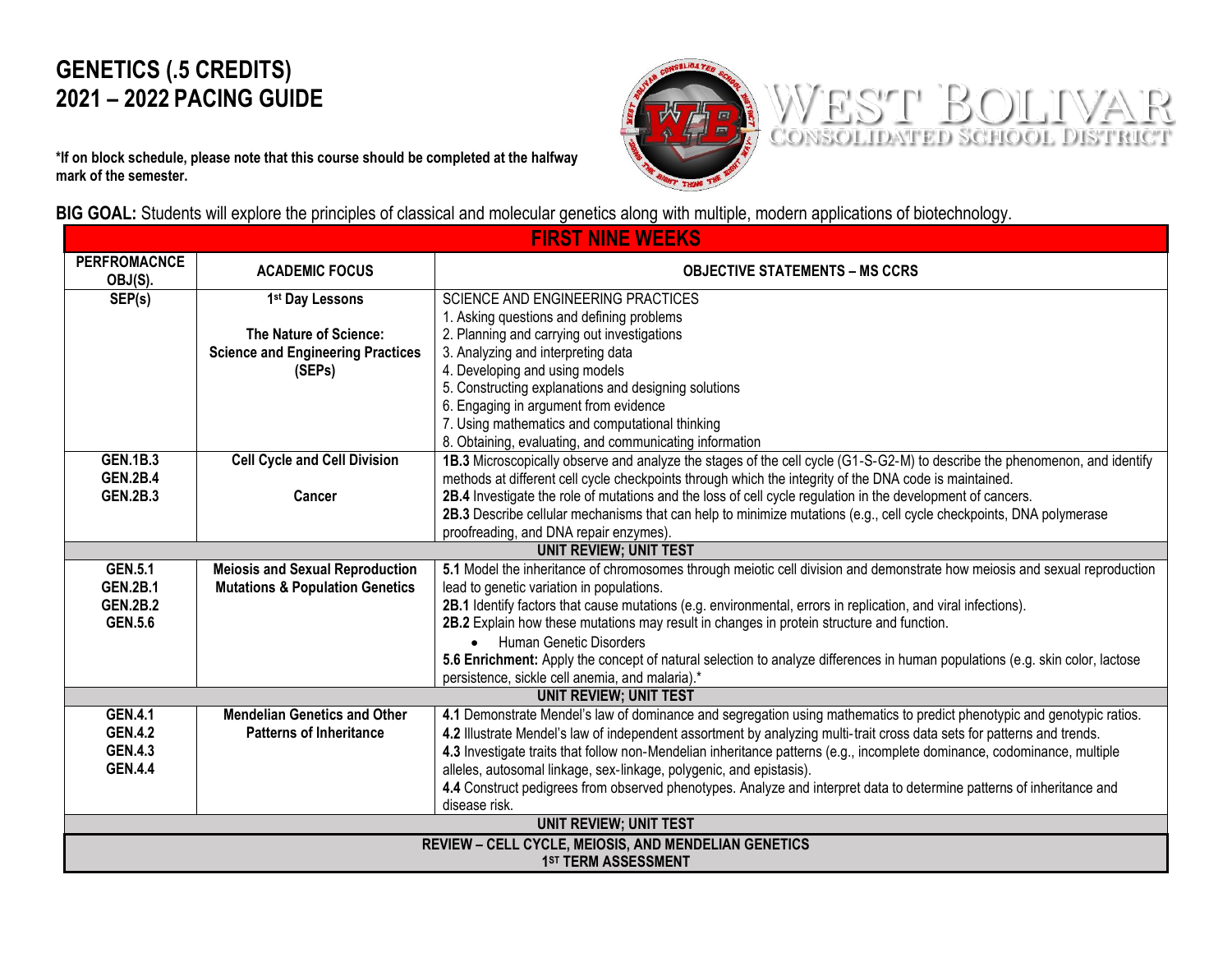| <b>SECOND NINE WEEKS</b>                               |                                         |                                                                                                                                                                                                            |  |  |  |
|--------------------------------------------------------|-----------------------------------------|------------------------------------------------------------------------------------------------------------------------------------------------------------------------------------------------------------|--|--|--|
| <b>PERFROMACNCE</b><br>OBJ(S).                         | <b>ACADEMIC FOCUS</b>                   | <b>OBJECTIVE STATEMENTS - MS CCRS</b>                                                                                                                                                                      |  |  |  |
| <b>GEN.1A.1</b><br><b>GEN.1A.2</b>                     | <b>Structure &amp; Function of DNA</b>  | 1A.1 Model the biochemical structure, either 3-D or computer-based, of DNA based on the experimental evidence available to<br>Watson and Crick (Chargaff, 1950; Franklin, 1951).                           |  |  |  |
| <b>GEN.1A.3</b><br><b>GEN.1A.4</b>                     |                                         | 1A.2 Explain the importance of the historical experiments that determined that DNA is the heritable material of the cell (Griffith,<br>1928; Avery, McCarty & MacLeod, 1944; Hershey & Chase, 1952).       |  |  |  |
| <b>GEN.1A.5</b>                                        |                                         | 1A.3 Relate the structure of DNA to its specific functions within the cell.                                                                                                                                |  |  |  |
| <b>GEN.1A.6</b>                                        |                                         | 1A.4 Conduct a standard DNA extraction protocol using salt, detergent, and ethanol from various cell types (e.g., plant, animal,                                                                           |  |  |  |
| <b>GEN.1B.1</b>                                        |                                         | fungus). Compare and contrast the consistency and quantity of DNA extracted from various cell types.                                                                                                       |  |  |  |
| <b>GEN.1B.2</b>                                        |                                         | GEN.1A.5 Enrichment: Use an engineering design process to refine the methodology to optimize the DNA extraction process<br>for various cell types. *                                                       |  |  |  |
|                                                        |                                         | GEN.1A.6 Investigate the structural differences between the genomes (i.e., circular/linear chromosomes and plasmids) found in<br>prokaryotes and eukaryotes.                                               |  |  |  |
|                                                        | <b>DNA Replication</b>                  | 1B.1 Compare and contrast various proposed models of DNA replication (i.e., conservative, semiconservative, and disruptive).<br>Evaluate the evidence used to determine the mechanism of DNA replication.  |  |  |  |
|                                                        |                                         | 1B.2 Develop and use models to illustrate the mechanics of DNA replication.                                                                                                                                |  |  |  |
|                                                        |                                         | <b>UNIT REVIEW; UNIT TEST</b>                                                                                                                                                                              |  |  |  |
| <b>GEN.2A.1</b>                                        | [CENTRAL DOGMA]                         | 2A.1 Compare and contrast the structure of RNA to DNA and relate this structure to the different function of each molecule.                                                                                |  |  |  |
| <b>GEN.2A.2</b>                                        | <b>Transcription (RNA), Translation</b> | 2A.2 Describe and model how the process of transcription produces RNA from a DNA template in both prokaryotes and                                                                                          |  |  |  |
| <b>GEN.2A.3</b><br><b>GEN.2A.4</b>                     | (Protein Synthesis), and Mutations      | eukaryotes.<br>2A.3 Develop a model to show the relationship between the components involved in the mechanics of translation at the ribosome.                                                              |  |  |  |
| <b>GEN.2A.5</b>                                        |                                         | 2A.4 Analyze the multiple roles of RNA in translation. Compare the structure and function of tRNA, rRNA, mRNA, and snRNA.                                                                                  |  |  |  |
|                                                        |                                         | 2A.5. Enrichment: Evaluate Beadle and Tatum's "One Gene-One Enzyme Hypothesis" (1941) in the development of the central                                                                                    |  |  |  |
|                                                        |                                         | dogma (DNA→RNA→Protein). Explain how new discoveries such as alternate splicing of introns, have led to the revision of the                                                                                |  |  |  |
|                                                        |                                         | central dogma.                                                                                                                                                                                             |  |  |  |
|                                                        |                                         | <b>UNIT REVIEW; UNIT TEST</b>                                                                                                                                                                              |  |  |  |
| <b>GEN2B.5</b>                                         | <b>Genetics and Biotechnology</b>       | 2B.5 Enrichment: Use an engineering design process to research the current status of genetic technology and personalized                                                                                   |  |  |  |
| <b>GEN.3.1</b><br><b>GEN.3.2</b>                       |                                         | medicine, then propose and test targeted medical or forensic applications.*<br>3.1 Explain and demonstrate the use of various tools and techniques of DNA manipulation and their applications in forensics |  |  |  |
| <b>GEN.3.3</b>                                         |                                         | (e.g., paternity and victim/suspect identification), agriculture (e.g., pesticide or herbicide resistance, improved yields, and                                                                            |  |  |  |
| <b>GEN.3.4</b>                                         |                                         | improved nutritional value), and personalized medicine (e.g., targeted therapies, cancer treatment, production of insulin and                                                                              |  |  |  |
|                                                        |                                         | human growth hormone, and engineering insect vectors of human parasites).                                                                                                                                  |  |  |  |
|                                                        |                                         | 3.2 Experimentally demonstrate genetic transformation, protein purification, and/or gel electrophoresis.                                                                                                   |  |  |  |
|                                                        |                                         | 3.3 Enrichment: Use an engineering design process to refine methodology and optimize the process of genetic transformation,                                                                                |  |  |  |
|                                                        |                                         | protein purification, and/or gel electrophoresis.*                                                                                                                                                         |  |  |  |
|                                                        |                                         | 3.4 Enrichment: Develop logical arguments based on scientific evidence for and against ethical concerns regarding                                                                                          |  |  |  |
|                                                        |                                         | biotechnology/bioengineering.*<br><b>UNIT REVIEW; UNIT TEST</b>                                                                                                                                            |  |  |  |
| REVIEW - STRUCTURE AND FUCNCTION OF DNA, CENTRAL DOGMA |                                         |                                                                                                                                                                                                            |  |  |  |
| <b>REVIEW - GENETICS AND BIOTECHNOLOGY</b>             |                                         |                                                                                                                                                                                                            |  |  |  |
|                                                        | 2ND TERM ASSESSMENT/FINAL EXAM          |                                                                                                                                                                                                            |  |  |  |
|                                                        | (CUMULATIVE)                            |                                                                                                                                                                                                            |  |  |  |

Note: "Enrichment" standards will be taught if time permits. Engineering standards are represented in some performance objectives with specific wording that will prompt students to approach learning and exploration using the engineering process. These performance objectives are marked with an \* at the end of the statement.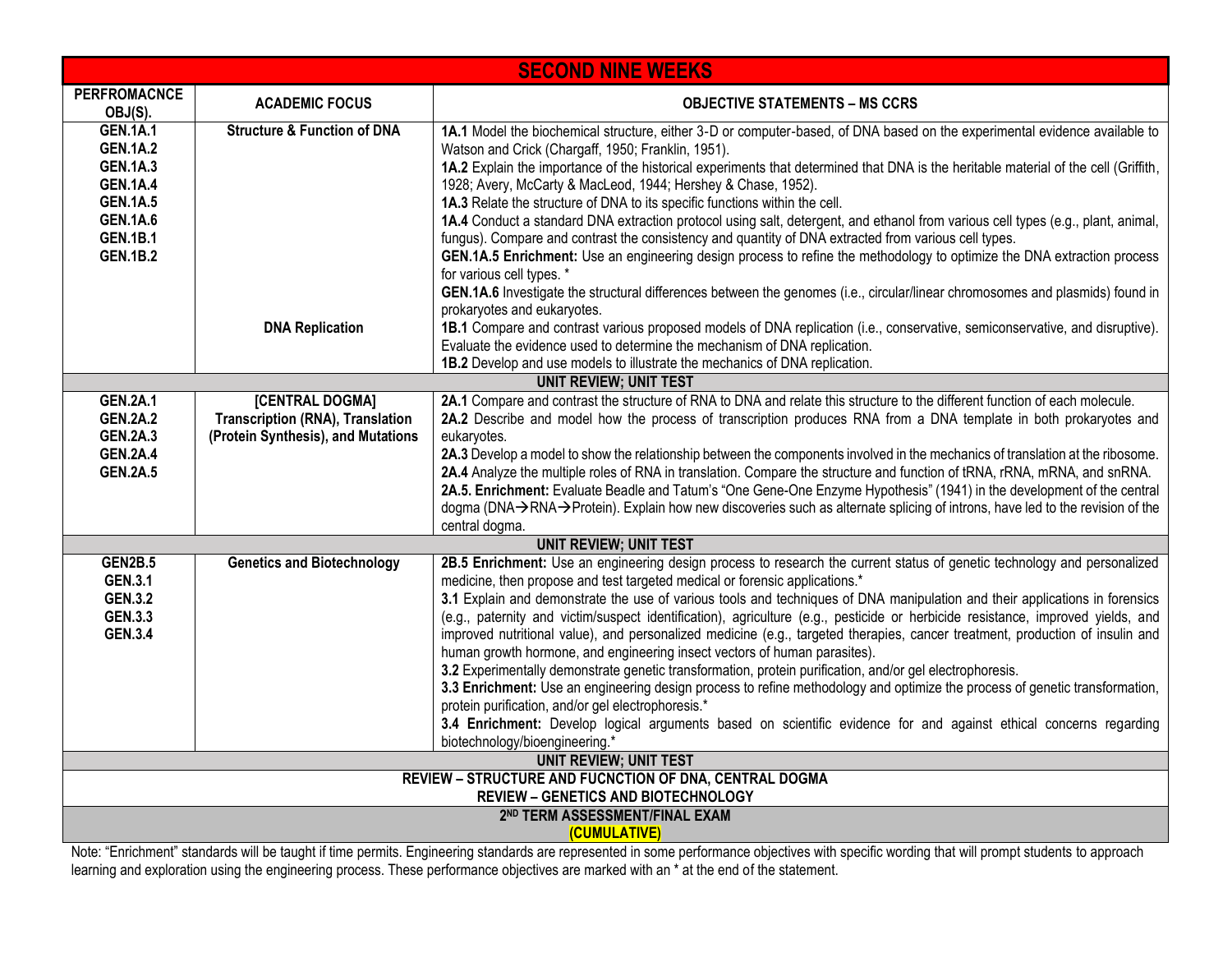## **ENVIRONMENTAL SCIENCE (.5 CREDITS) 2021 – 2022 PACING GUIDE**

**\*If on block schedule, please note that this course should be completed at the halfway mark of the semester.** 





BIG GOAL: Students will explore ways in which the environment shapes living communities through laboratory activities, research, and technology.

| <b>THIRD NINE WEEKS</b>                                     |                                                |                                                                                                                                               |  |  |  |
|-------------------------------------------------------------|------------------------------------------------|-----------------------------------------------------------------------------------------------------------------------------------------------|--|--|--|
| <b>PERFROMACNCE</b><br>OBJ(S).                              | <b>ACADEMIC FOCUS</b>                          | <b>OBJECTIVE STATEMENTS – MS CCRS</b>                                                                                                         |  |  |  |
| SEP(s)                                                      | 1 <sup>st</sup> Day Lessons                    | <b>SCIENCE AND ENGINEERING PRACTICES</b>                                                                                                      |  |  |  |
|                                                             |                                                | 1. Asking questions and defining problems                                                                                                     |  |  |  |
|                                                             | <b>The Nature of Science:</b>                  | 2. Planning and carrying out investigations                                                                                                   |  |  |  |
|                                                             | <b>Science and Engineering</b>                 | 3. Analyzing and interpreting data                                                                                                            |  |  |  |
|                                                             | <b>Practices (SEPs)</b>                        | 4. Developing and using models                                                                                                                |  |  |  |
|                                                             |                                                | 5. Constructing explanations and designing solutions                                                                                          |  |  |  |
|                                                             |                                                | 6. Engaging in argument from evidence                                                                                                         |  |  |  |
|                                                             |                                                | 7. Using mathematics and computational thinking                                                                                               |  |  |  |
|                                                             |                                                | 8. Obtaining, evaluating, and communicating information                                                                                       |  |  |  |
| <b>GEN.1.1</b>                                              | <b>Biosphere and Biodiversity</b>              | 1.1 Identify, investigate, and evaluate the interactions of the abiotic and biotic factors that determine the types of organisms that live in |  |  |  |
| <b>GEN.1.2</b>                                              |                                                | major biomes.                                                                                                                                 |  |  |  |
| <b>GEN.1.3</b>                                              |                                                | 1.2 Evaluate evidence in nonfiction text to explain how biological or physical changes within biomes affect populations and communities       |  |  |  |
| <b>GEN.1.4</b>                                              | Interdependence of                             | and how changing conditions may result in altered ecosystems.                                                                                 |  |  |  |
| <b>GEN.1.5</b>                                              | <b>Organisms</b>                               | 1.3 Use models to explain why the flow of energy through an ecosystem can be illustrated by a pyramid with less energy available at the       |  |  |  |
|                                                             |                                                | higher trophic levels compared to lower levels.                                                                                               |  |  |  |
|                                                             |                                                | 1.4 Describe symbiotic relationships (e.g., mutualism, parasitism, and commensalism) and other coevolutionary (e.g., predator-prey,           |  |  |  |
|                                                             | <b>Biogeochemical Cycles</b>                   | cooperation, competition, and mimicry) relationships within specific environments.                                                            |  |  |  |
|                                                             |                                                | 1.5 Develop and use models to diagram the flow of nitrogen, carbon, and phosphorus through the environment.                                   |  |  |  |
|                                                             |                                                | <b>UNIT REVIEW; UNIT TEST</b>                                                                                                                 |  |  |  |
| <b>GEN.1.6</b>                                              | <b>Population Ecology</b>                      | 1.6 Use mathematics, graphics, and informational text to determine how population density-dependent and density-independent limiting          |  |  |  |
| <b>GEN.1.7</b>                                              |                                                | factors affect populations and diversity within ecosystems. Use technology to illustrate and compare a variety of population-growth curves.   |  |  |  |
| <b>GEN.1.8</b>                                              |                                                | 1.7 Analyze and interpret quantitative data to construct explanations of how the carrying capacity of an ecosystem may change as the          |  |  |  |
| <b>GEN.1.9</b>                                              | <b>Weather and Natural</b><br><b>Disasters</b> | availability of resources changes.                                                                                                            |  |  |  |
| GEN.1.10*                                                   |                                                | 1.8 Utilize data to communicate changes within a given population and the environmental factors that may have impacted these changes          |  |  |  |
|                                                             |                                                | (e.g., weather patterns, natural disasters)                                                                                                   |  |  |  |
|                                                             |                                                | 1.9 Evaluate and communicate data that explains how human activity may impact biodiversity (e.g., introduction, removal, and                  |  |  |  |
|                                                             |                                                | reintroduction of an organism within an ecosystem; land usage) and genetic variations of organisms, including endangered and threatened       |  |  |  |
|                                                             | Human Impact on                                | species.                                                                                                                                      |  |  |  |
|                                                             | <b>Ecosystems</b>                              | 1.10 Enrichment: Engage in scientific argument from evidence the benefits versus harm of genetically modified organisms.*                     |  |  |  |
|                                                             |                                                |                                                                                                                                               |  |  |  |
| <b>UNIT REVIEW; UNIT TEST</b><br><b>REVIEW - ALL TOPICS</b> |                                                |                                                                                                                                               |  |  |  |
|                                                             | 3RD TERM ASSESSMENT                            |                                                                                                                                               |  |  |  |
|                                                             |                                                |                                                                                                                                               |  |  |  |